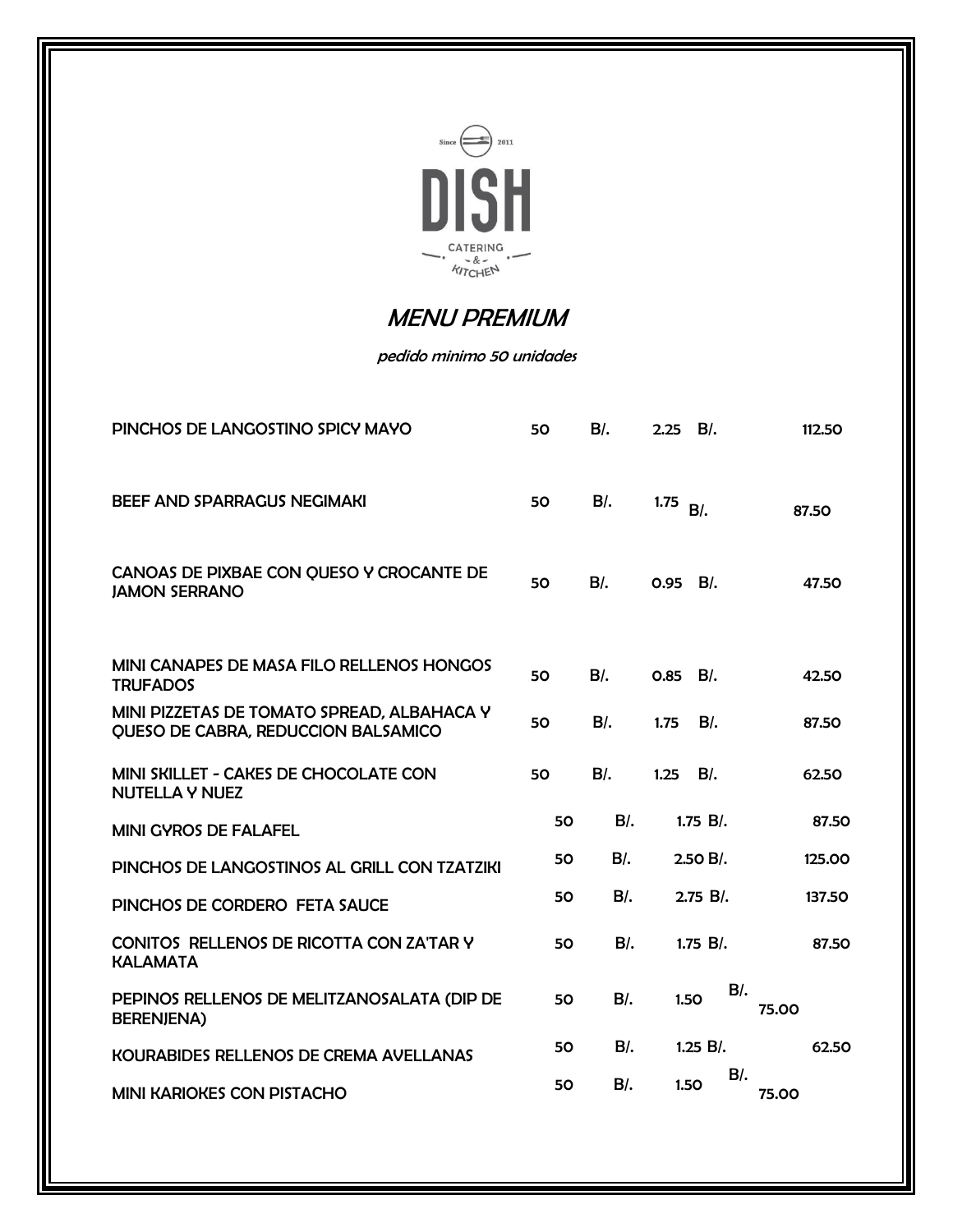|                                                                              | 50 | $B$ .  | $1.75 B$ .<br>87.50      |
|------------------------------------------------------------------------------|----|--------|--------------------------|
| <b>MINI BAKLAVAS</b>                                                         |    |        | $B$ .                    |
| <b>MINI TAQUITOS DE PATO CONFIT</b>                                          | 50 | $B$ .  | 2.00<br>100.00<br>$B$ /. |
| WANTON CON CANGREJO, MASAGO Y AGUACATE                                       | 50 | $B$ .  | 2.00<br>100.00           |
| <b>VEGGIE GRILL KEBABS</b>                                                   | 50 | $B$ .  | 1.50 B/.<br>75.00        |
| <b>BEEF WITH CHIMICHURRI</b>                                                 | 50 | $B$ .  | $B$ .<br>2.00<br>100.00  |
| MINI ECLAIRS RELLENOS DE CREMA DE AVELLANAS                                  | 50 | $B$ .  | $1.25 B$ .<br>62.50      |
| <b>BOLITAS DE ALMENDRAS RELLENAS DE MANJAR</b>                               | 50 | $B$ .  | $1.25 B$ .<br>62.50      |
| MINI MUFFINS DE MAIZ CON SALMON, CEBOLLINA Y<br><b>ENELDO</b>                | 50 | $B$ .  | $0.95 B/$ .<br>47.50     |
| MINI BEEF WELLINGTON LOLIPOPS CON SALSA DE<br><b>TRUFA</b>                   | 50 | $B$ .  | $B$ .<br>1.50<br>75.00   |
| MINI ASIAN ROLLS DE VEGETALES                                                | 50 | B/L    | $0.95 B/$ .<br>47.50     |
| MINI CARROT CAKES CON CARAMELO SALADO                                        | 50 | $B$ .  | $0.95 B/$ .<br>47.50     |
| MINI BRIE APANADO CON MEREMLADA DE HIGOS                                     | 50 | $B$ .  | $2.25 B/$ .<br>112.50    |
| <b>LOBSTER AND POTATO PETIT FOUR</b>                                         | 50 | B/L    | $2.50 B/$ .<br>125.00    |
| MINI AREPAS CON PUERCO AL TAMARINDO Y ALIOLI<br><b>DE CILANTRO</b>           | 50 | $B$ .  | 1.50 B/.<br>75.00        |
| <b>CONITOS DE WANTON RELLENOS DE TARTAR DE</b><br><b>ATUN</b>                | 50 | $B$ .  | $B$ .<br>2.00<br>100.00  |
| POPS DE FOIE GRAS, QUESO CABRA, MANZANA<br><b>POCHADA</b>                    | 50 | $B$ /. | $B$ .<br>2.00<br>100.00  |
| MINI PAVLOVA DE LAVANDA, WILD BERRIES,<br>NARANJAS CONFITADAS, WHIPPED CREAM | 50 | $B$ /. | $1.25 B$ .<br>62.50      |
| TRUFAS DE CHOCOLATES COCOA Y COCO                                            | 50 | $B$ /. | $1.25 B$ .<br>62.50      |
| MINI WATERMELON BITES CON FETA Y ARUGULA,<br><b>BALSAMICO</b>                | 50 | $B$ .  | $2.00 B/$ .<br>100.00    |
| MINI SLIDERS CON ARUGULA MOZARELLA FRESCA Y<br>PESTO (SPREAD, NO SALSA)      | 50 | B/L    | $2.00 B/$ .<br>100.00    |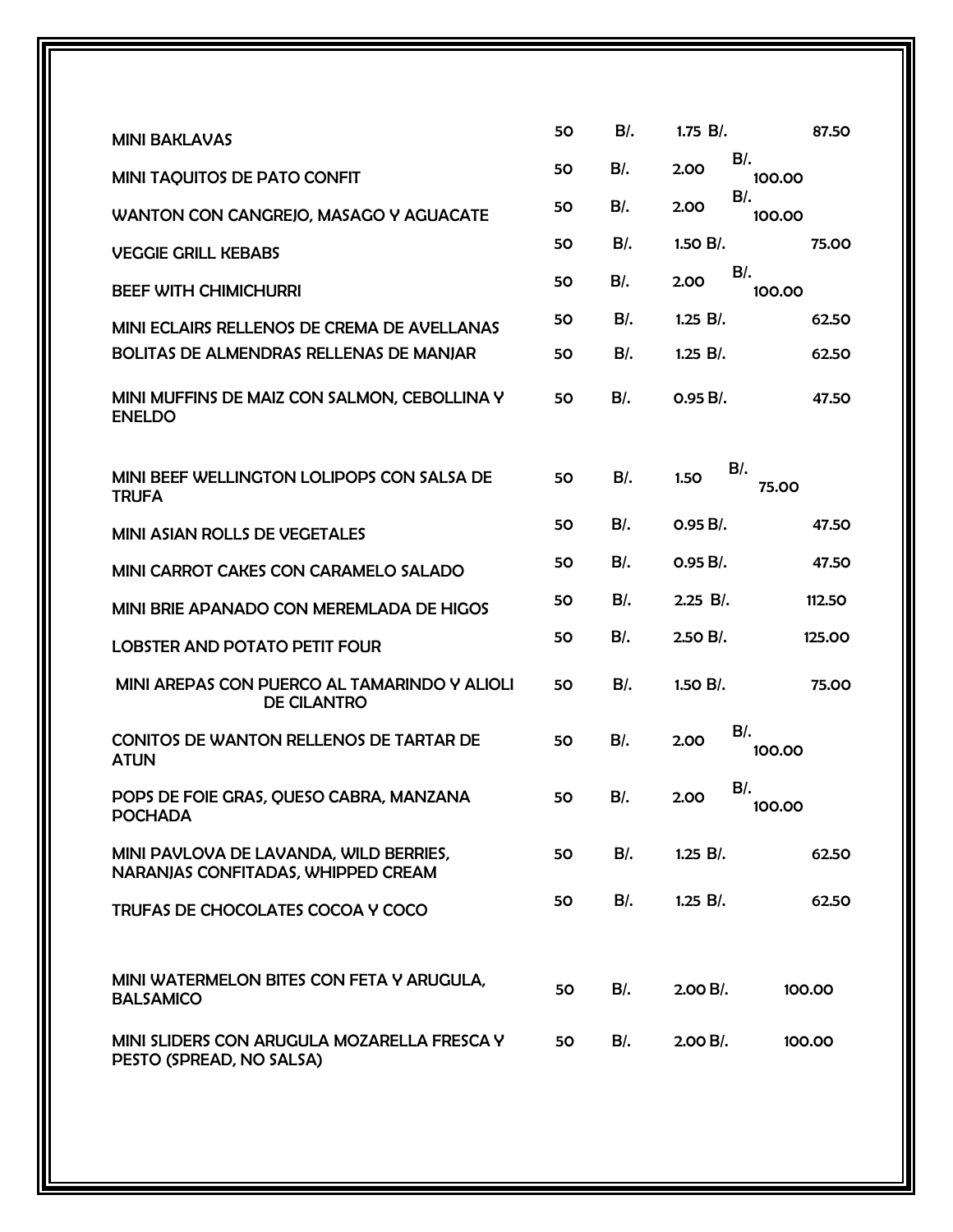| <b>MINI BANH MI CROQUETTE</b>                                                             | 50 | $B$ .  | $3.50 B/$ .              | 175.00 |
|-------------------------------------------------------------------------------------------|----|--------|--------------------------|--------|
| MINI POLENTA CON RAGU DE SHORT RIB                                                        | 50 | $B$ .  | $3.00B/$ .               | 150.00 |
| <b>MINI TACOS DE POLLO POBLANO</b>                                                        | 50 | $B$ .  | $3.00B/$ .               | 150.00 |
| MINI CHURROS CON HUMMUS DE REMOLACHA                                                      | 50 | $B$ .  | $3.50 B/$ .              | 175.00 |
| PATE A CHOUX LOBSTER ROLLS                                                                | 50 | $B$ .  | $3.75 B$ .               | 187.50 |
| MACARRON DE REMOLACAHA CON QUESO DE<br><b>CABRA</b>                                       | 50 | $B$ .  | $3.50 B/$ .              | 175.00 |
| <b>GYOZAS RELLENAS DE PIÑA Y VODKA</b>                                                    | 50 | $B$ .  | $3.00B/$ .               | 150.00 |
| <b>CANOLI DE ALMENDRA</b>                                                                 | 50 | $B$ .  | $3.00B/$ .               | 150.00 |
| <b>ZUCHINNI FRITERS CON YOGURT Y MENTA</b>                                                | 50 | $B$ .  | $B$ /.<br>1.00<br>50.00  |        |
| MINI SLIDERS CON ARUGULA MOZZARELLA FRESCA Y<br><b>PESTO</b>                              | 50 | $B$ .  | 2.00B/                   | 100.00 |
| PETIT ECLAIRS RELLENOS DE CREMA PASTELERA Y<br><b>SALTED CARAMEL CREAM</b>                | 50 | $B$ .  | $1.25 B$ .               | 62.50  |
| MINI CRONUTS CON CHOCOLATE AMARGO Y<br><b>PISTACHO</b>                                    | 50 | $B$ .  | $B$ /.<br>1.00<br>50.00  |        |
| <b>MINI PAVLOVAS DE LAVANDA CON BERRIES</b>                                               | 50 | $B$ /. | $1.25 B$ .               | 62.50  |
| RISOTTO CROQUTE CON ZAPALLO, PECANAS Y<br><b>CRANBERRY GASTRIQUE</b>                      | 50 | $B$ .  | $B$ .<br>2.00<br>100.00  |        |
| MINI LOBSTER MAC AND CHEESE CUPCAKES                                                      | 50 | $B$ .  | $1.75 B$ .               | 87.50  |
| <b>SALMON TWO WAYS</b>                                                                    | 50 | BI.    | $B$ .<br>2.00<br>100.00  |        |
| MINI BRIE AL HORNO, CHUTNEY DE PIÑA                                                       | 50 | $B$ /. | 2.25 B/.                 | 112.50 |
| <b>SALMON SUSHI CAKE</b>                                                                  | 50 | $B$ /. | $B$ /.<br>2.00<br>100.00 |        |
| MINI TARTALETAS DE MANZANA TORCHEADAS                                                     | 50 | $B$ /. | $1.25 B/$ .              | 62.50  |
| CHORIZO AND SHRIMP POP PIPETA DE ALIOLI                                                   | 50 | B/.    | $2.00 B/$ .              | 100.00 |
| <b>CUBO DE ZAPALLO CON JAMON AHUMADO CON</b><br><b>GLAZED DE RON ABUELO Y MICRO BERRO</b> | 50 | $B$ /. | $1.75 B$ .               | 87.50  |
| <b>CHICKEN TRUFFLE SHUMAI</b>                                                             | 50 | $B$ /. | $2.00 B/$ .              | 100.00 |
| FOIE GRAS BRULEE CHERRY CRISPY CARAMEL                                                    | 50 | $B$ /. | $2.25 B/$ .              | 112.50 |
| <b>TAQUITO CONFIT DE PATO</b>                                                             | 50 | $B$ .  | $2.00 B/$ .              | 100.00 |
|                                                                                           | 50 | $B$ /. | $B$ /.<br>1.00           |        |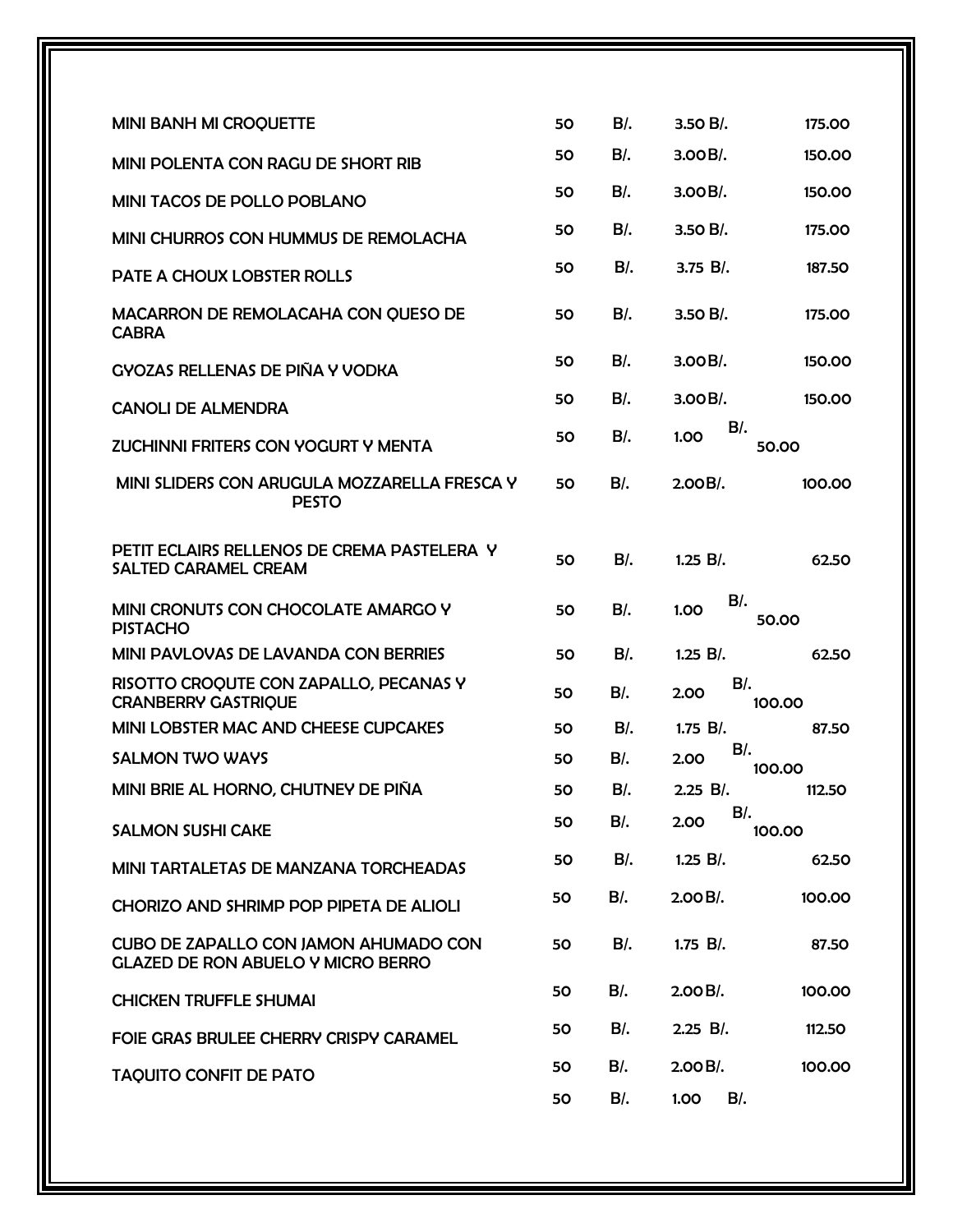| <b>MINI FRUIT CAKE</b>                                                                                 |    |        | 50.00                   |
|--------------------------------------------------------------------------------------------------------|----|--------|-------------------------|
| <b>MINI MALVAS CON SALTED CARAMEL</b>                                                                  | 50 | $B$ .  | $1.25 B$ .<br>62.50     |
| CROQUETAS DE CAMOTE CON QUESO DE CABRA                                                                 | 50 | $B$ .  | $1.75 B$ .<br>87.50     |
| CREPES DE SALMON AHUMADO Y ENELDO                                                                      | 50 | $B$ .  | $1.25 B$ .<br>62.50     |
| MINI PETIT CROQUE MONSIEURS QUESO GRUYERE Y<br><b>PROSCIUTTO</b>                                       | 50 | B/.    | $1.75 B$ .<br>87.50     |
| RICE CRISPY WITH YOGURT AND BERRIES                                                                    | 50 | $B$ .  | $B$ .<br>1.50<br>75.00  |
| TATAKI DE ATUN SELLADO EN AJONJOLI, ASPIC DE<br>SOYA Y MIEL, MAYONESA DE PONZU, SPICY CHILI            | 50 | $B$ .  | $2.75 B/$ .<br>137.50   |
| MINI BRIE APANADO, MERMELADA DE HIGOS,<br>CENIZAS DE CEBOLLINA (GREEN ONION ASH)<br><b>VEGETARIANO</b> | 50 | $B$ .  | $B$ .<br>2.00<br>100.00 |
| CARIMAÑOLITA CON ROPA VIEJA ENCIMA, SALSA DE<br>PLATANO EN TENTACION, CRUMBLE DE<br><b>CHICHARRON</b>  | 50 | $B$ .  | $1.75 B$ .<br>87.50     |
| MINI ROLLITO DE POLLO, RELLENO DE FETA Y<br><b>ESPINACA</b>                                            | 50 | $B$ .  | $B$ .<br>1.90<br>95.00  |
| MINI AREPAS CON PUERCO AL TAMARINDO Y ALIOLI<br><b>DE CILANTRO</b>                                     | 50 | $B$ .  | $1.50 B$ .<br>75.00     |
| MINI WATERMELON BITES CON FETA Y ARUGULA.<br><b>BALSAMICO</b>                                          | 50 | $B$ .  | $2.00 B/$ .<br>100.00   |
| MINI SLIDERS CON ARUGULA MOZARELLA FRESCA Y<br>PESTO (SPREAD, NO SALSA)                                | 50 | $B$ .  | $2.00 B$ .<br>100.00    |
| <b>CONITOS DE WANTON RELLENOS DE TARTAR DE</b><br><b>ATUN</b>                                          | 50 | B/L    | $1.75 B$ .<br>87.50     |
| PETIT ECLAIRS RELLENOS DE CHANTILLY Y SALTED<br><b>CARAMEL CREAM</b>                                   | 50 | $B$ /. | $B$ /.<br>1.00<br>50.00 |
| PETIT CRONUTS BAÑADAS EN CHOCOLATE AMARGO<br>Y PISTACHOS                                               | 50 | $B$ /. | $B$ /.<br>1.25<br>62.50 |
| RIB EYE ANGUS STEAK FRITES WITH ALIOLI                                                                 | 50 | $B$ /. | 2.10 B/.<br>105.00      |
| <b>PAELLA BITES</b>                                                                                    | 50 | $B$ /. | $B$ /.<br>1.25<br>62.50 |
| FISH AND CHIPS CONE, TARTAR CASERO                                                                     | 50 | $B$ .  | $1.75 B$ .<br>87.50     |
| CROQUETAS DE GUANDU CON SOFRITO PANAMEÑO                                                               | 50 | $B$ /. | 0.95 B/.<br>47.50       |